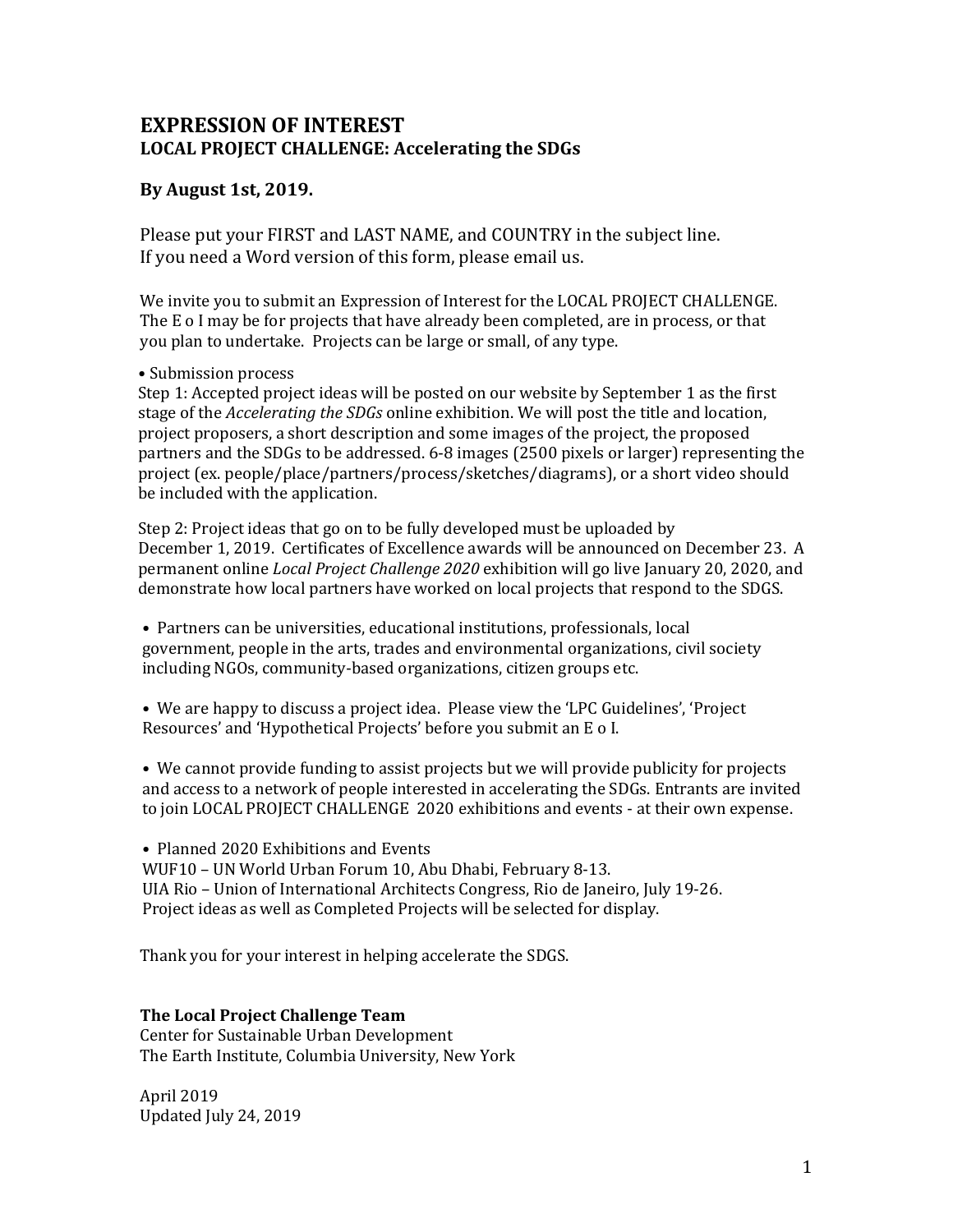# **LOCAL PROJECT CHALLENGE 2020**

Local projects with local partners: Responding to the SDGs.

Please email your E o I to: LocalProjectsEI@gmail.com

### **By AUGUST 1 2019.**

Please put your first and **LAST name** and **COUNTRY** in the subject line.

## **EXPRESSION OF INTEREST**

### **Project Ideas**

1.Name of person and organization proposing project

- 2. Email
- 3. Your city and country

4. Project location (state or province, country)

5. Which best describes the organization proposing the project?

- Education Professional (including Local Government, the Arts etc.) Civil Society Trades organization
	- Environmental organization
	- Other (please describe)
- 6. What is the provisional name of your project?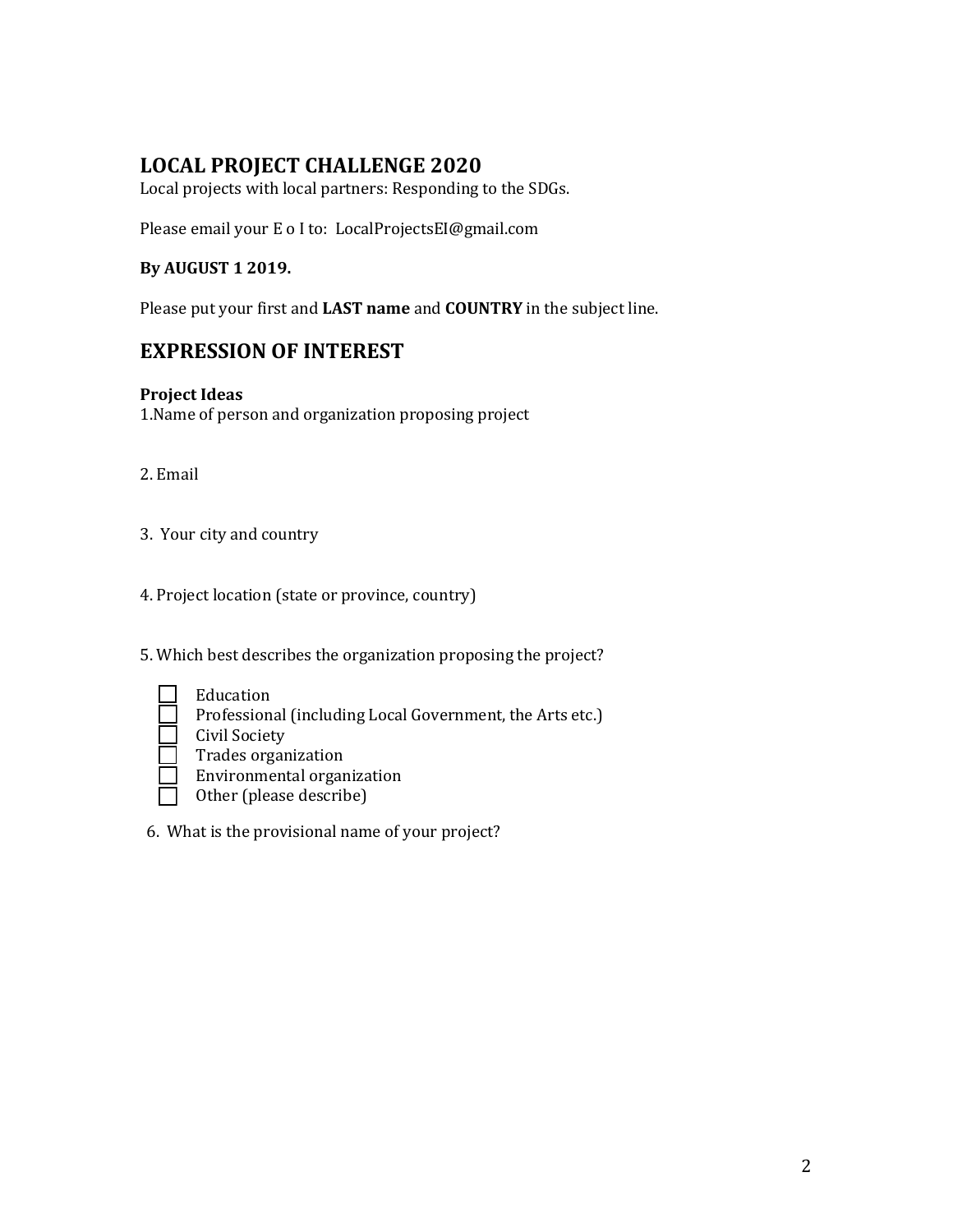7. Which SDGs will your project address? If possible, please also list the individual TARGETS addressed. To assist you, details of the 17 Goals can be found [here. Ta](https://www.un.org/sustainabledevelopment/sustainable-development-goals)rget icons with some target specific text can be found [here.](https://www.globalgoals.org/resources)

8. Please describe your project and its aims. Please indicate if it is a completed, current or future project.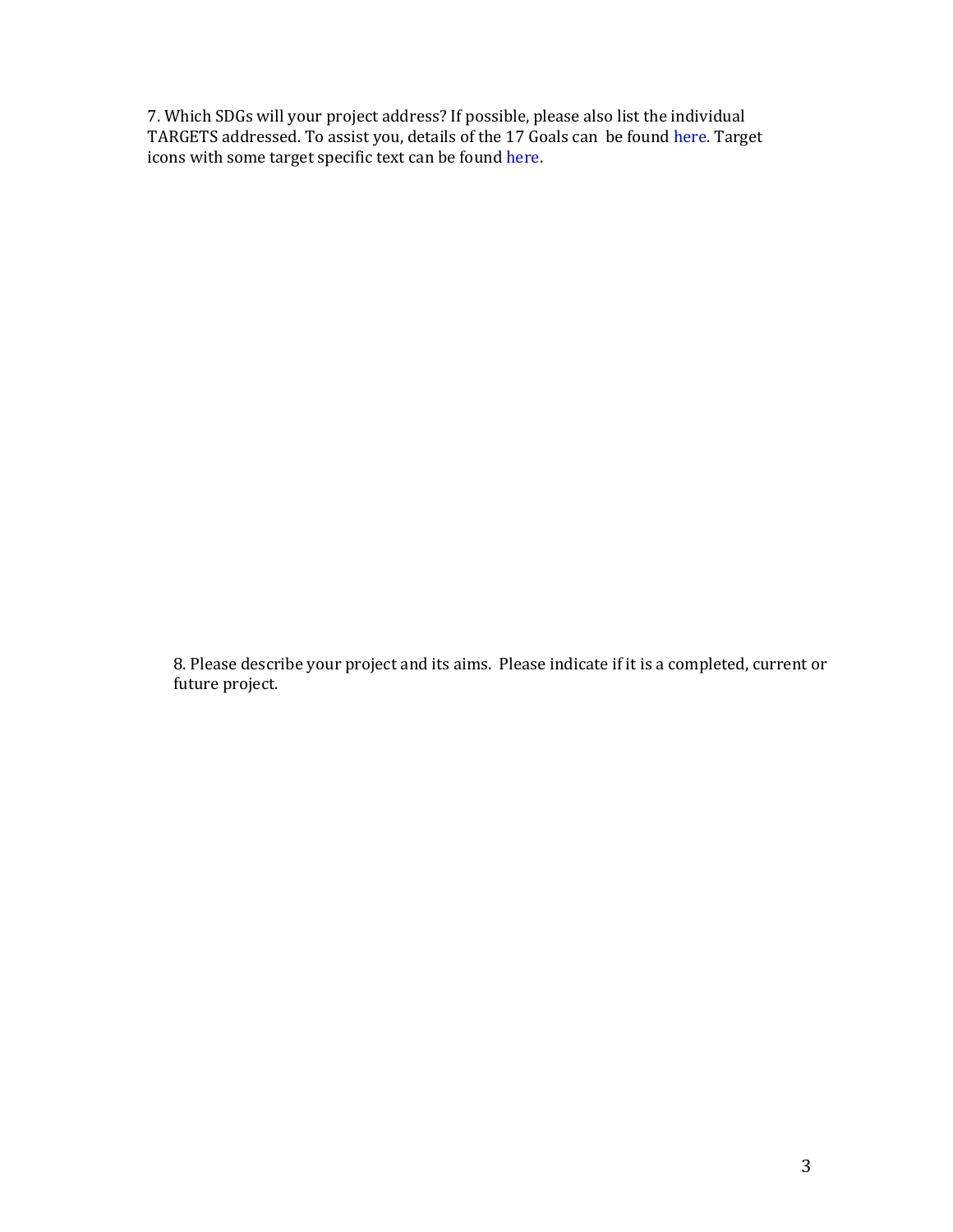9. Please mention the partners you have approached, or would like to approach.

10. Which category best describes your partner(s) or the partners you would like to approach?

| Education                                                       |
|-----------------------------------------------------------------|
| $\Box$ Professional (including Local Government, the Arts etc.) |
| $\Box$ Civil Society                                            |
| $\Box$ Trades organization                                      |
| $\Box$ Environmental organization                               |
| $\Box$ Other (please describe)                                  |

11. Please tell us a little about how you would engage people, and integrate public or community participation in the project.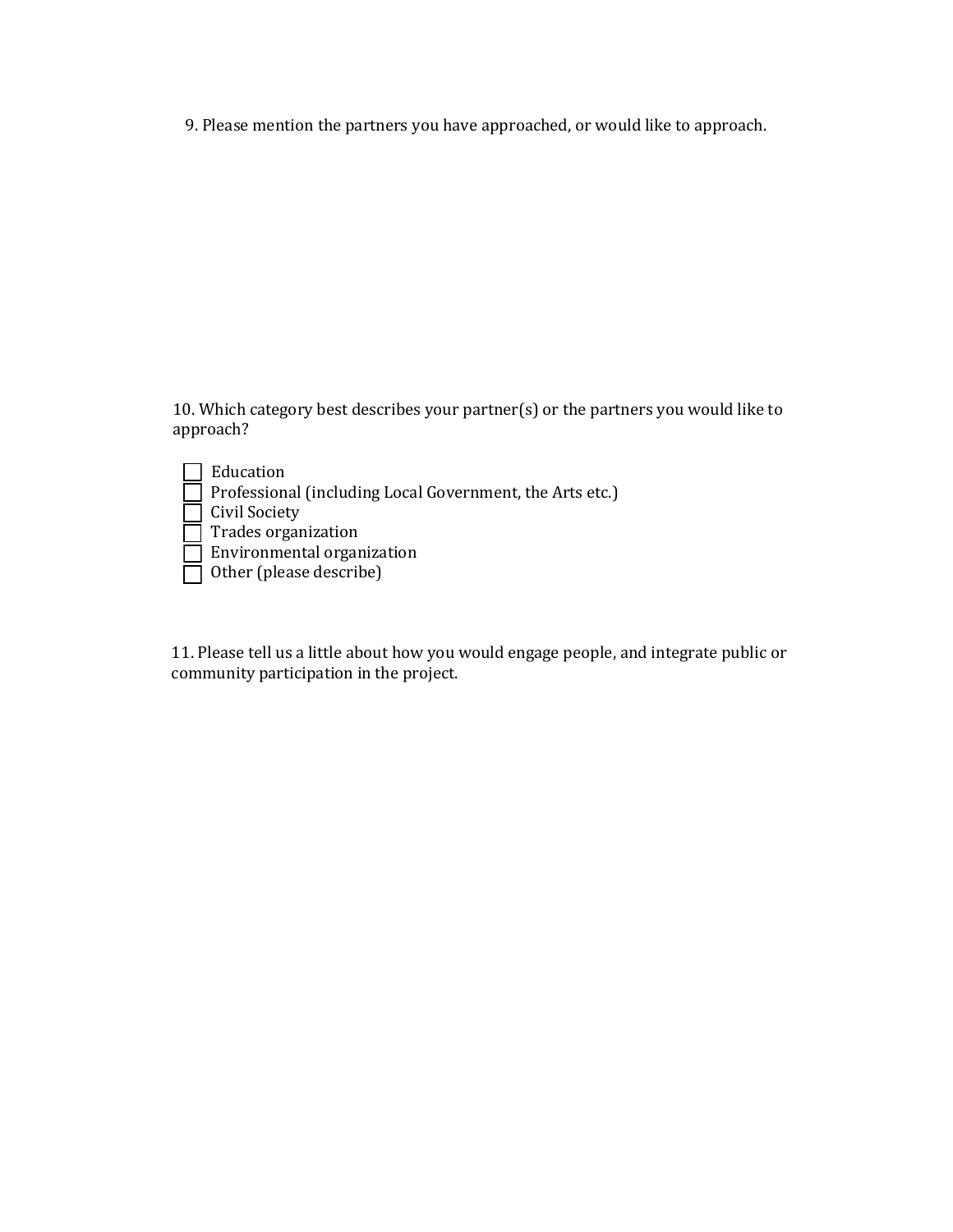12. Where is your project location?

City name Town name Area name (if not a city or town)

Is the project location?



13. Does your project fall into one or more of the following disciplines:

| Architecture                 |
|------------------------------|
| Urban design                 |
| Planning                     |
| Research                     |
| Action research              |
| Place-making                 |
| Landscape architecture       |
| Transit oriented development |
| Public space                 |
| Health and well being        |
| Construction and building    |
| Other - please describe      |

### **Fully developed projects – due by December 1, 2019**

14. The minimum requirement for a fully developed Local Project will be 2 x A0 (33"x47") sheets suitable for display online, and/or for exhibition at WUF10 and/or UIA Rio. Please indicate the likely end date of the project.

15. Layout guidance for the AO sheets will be provided. *InDesign* or similar graphic skills will most likely be needed.

a. Might you/your organization or your partners find it hard to represent your project in the required format?

| Yes   |
|-------|
| N٥    |
| Maybe |

b. If help were available, would you want to take advantage of that?

| Yes   |
|-------|
| N٥    |
| Maybe |